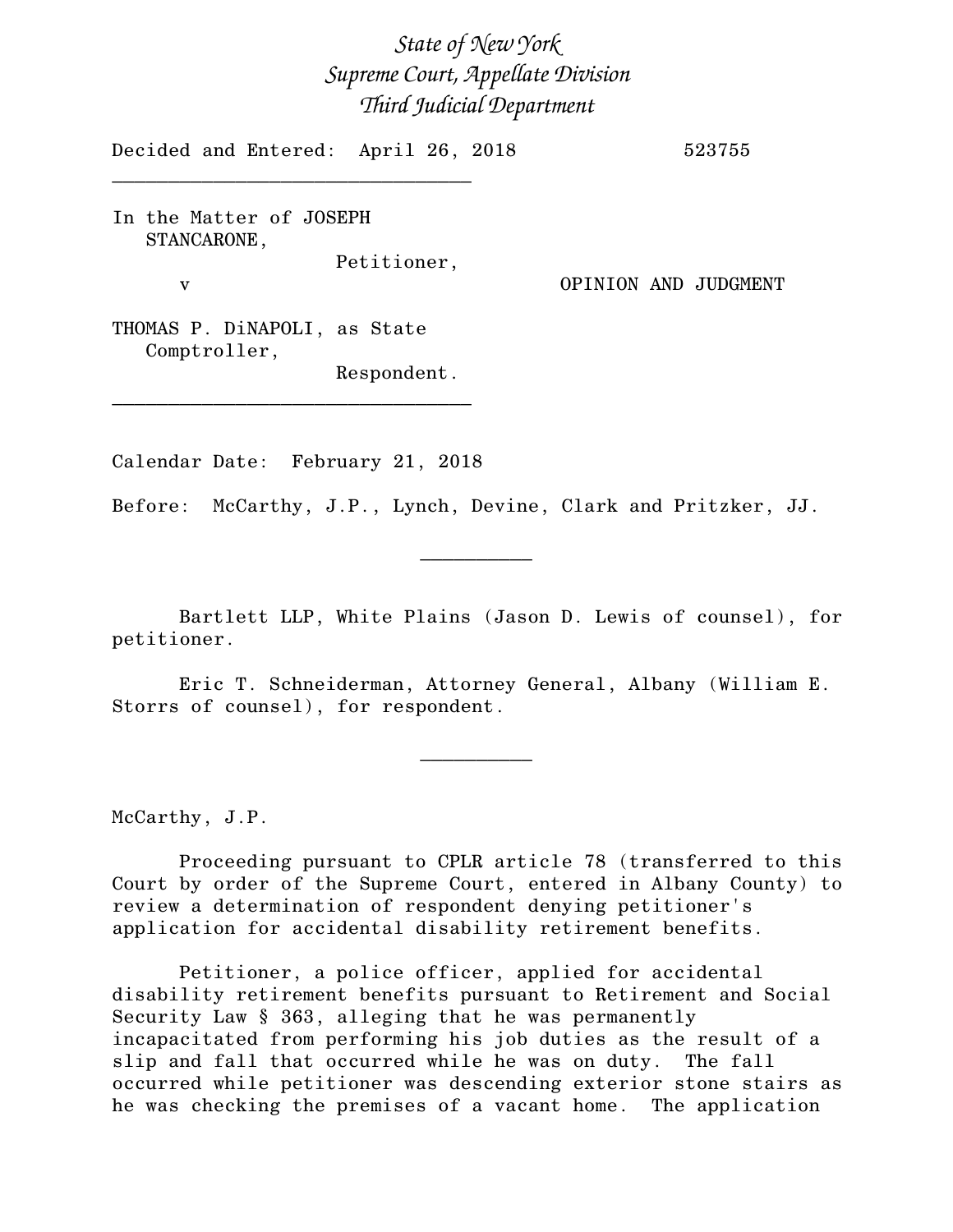-2- 523755

was initially denied and petitioner requested a hearing and redetermination. Following a hearing, the Hearing Officer upheld the denial, concluding that the incident did not constitute an accident within the meaning of the Retirement and Social Security Law. Respondent adopted the Hearing Officer's decision and this CPLR article 78 proceeding ensued.

Respondent has the exclusive authority to determine any applications for retirement benefits (see Retirement and Social Security Law § 74 [b]; Matter of Gorey v New York State Comptroller, 83 AD3d 1363, 1364 [2011]). As an applicant for accidental disability retirement benefits, "[p]etitioner bears the burden of demonstrating that his disability arose out of an accident as defined by the Retirement and Social Security Law, and [respondent's] determination in that regard will be upheld if supported by substantial evidence" (Matter of Bodenmiller v DiNapoli, 157 AD3d 1120, 1121 [2018] [internal quotation marks and citations omitted]). Several decades ago, the Court of Appeals explained that, for purposes of the Retirement and Social Security Law, an accident is defined as "a sudden, fortuitous mischance, unexpected, out of the ordinary, and injurious in impact" (Matter of Lichtenstein v Board of Trustees of Police Pension Fund of Police Dept. of City of N.Y., Art. II, 57 NY2d 1010, 1012 [1982] [internal quotation marks and citation omitted]; accord Matter of Kenny v DiNapoli, 11 NY3d 873, 874 [2008]). Recently, the Court of Appeals reaffirmed that standard, stating that, to establish their entitlement to accidental disability retirement benefits, petitioners must "demonstrate that their injuries were caused by sudden, unexpected events that were not risks inherent in their ordinary job duties" (Matter of Kelly v DiNapoli, 30 NY3d 674, 678 [2018]). To be deemed accidental, "an injury must not have been the result of activities undertaken in the ordinary course of one's job duties but, rather, must be due to a precipitating accidental event which is not a risk of the work performed" (Matter of Schoales v DiNapoli, 132 AD3d 1184, 1185 [2015] [internal quotation marks and citation omitted]; accord Matter of Lester v New York State Comptroller, 143 AD3d 1038, 1038 [2016]). Stated simply, to establish that injuries were due to an accident in this context, a petitioner must prove that the precipitating event was sudden, unexpected and not a risk of the work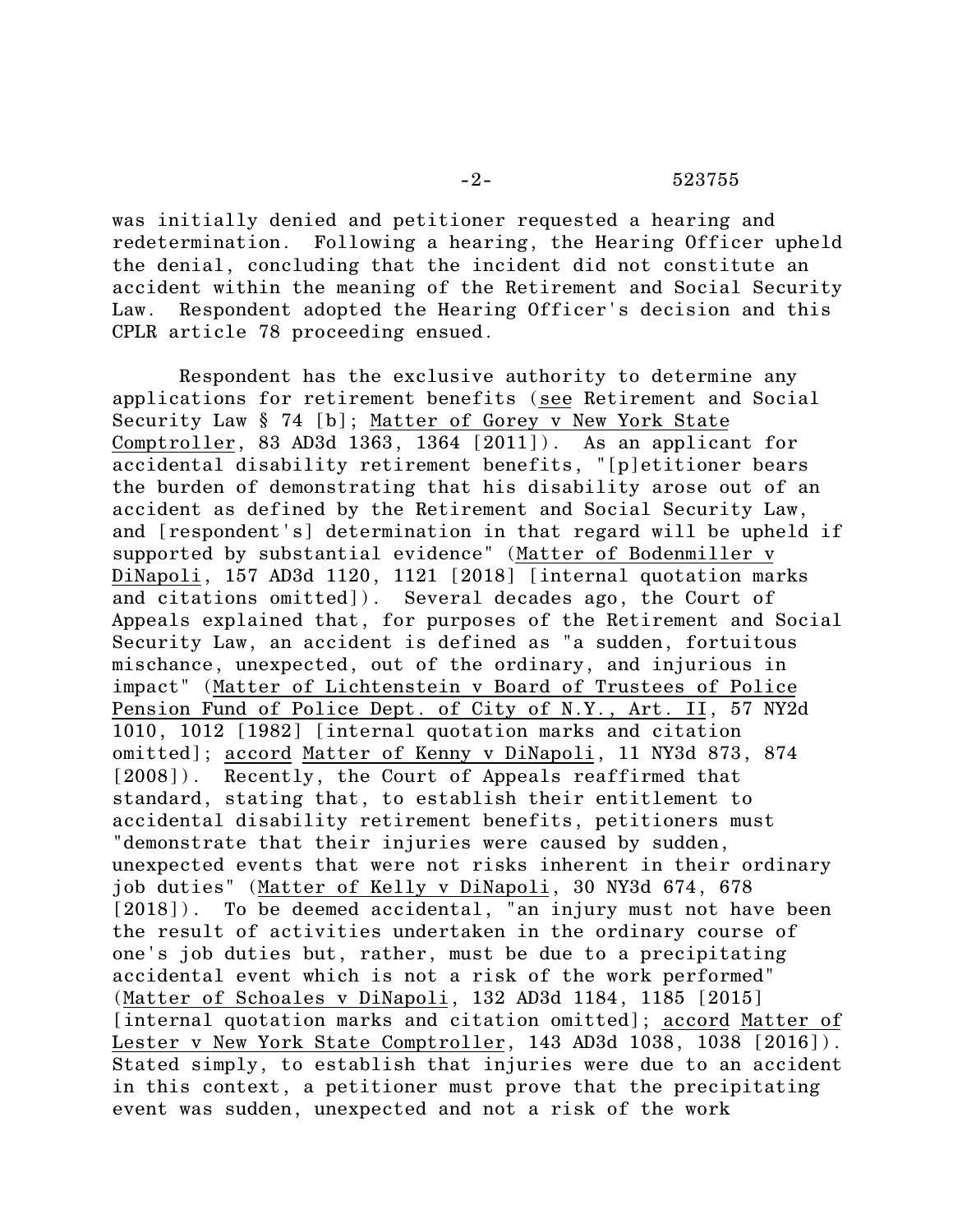-3- 523755

ordinarily performed (see Matter of Kelly v DiNapoli, 30 NY3d at 678, 685, 686).

We acknowledge that the standard to qualify for accidental disability retirement benefits has not always been clearly stated, with part of the confusion stemming from the use of imprecise and differing language in prior cases. Some of the phrases that have been used are overlapping or slightly different ways of saying the same thing, while others that we regularly meld together represent separate concepts. For example, this Court has stated that "[i]njuries sustained due to conditions that are readily observable and that could be reasonably anticipated, or attributable to an employee's own misstep or inattention, do not constitute accidents within the context of the Retirement and Social Security Law" (Matter of Manning v DiNapoli, 150 AD3d 1382, 1383 [2017] [internal quotation marks and citation omitted]; see Matter of Lamb v DiNapoli, 139 AD3d 1312, 1313-1314 [2016]). That single statement contains four separate phrases – readily observable, reasonably anticipated, attributable to a misstep and attributable to inattention – allegedly addressing the standard. We will now address these various iterations of the standard in an attempt to clarify how to determine whether an injury arose out of an accident.

In its most recent pronouncement on the issue, the Court of Appeals instructed that requiring a petitioner to "demonstrate that a condition was not readily observable in order to demonstrate an 'accident' is inconsistent with [its] prior case law" (Matter of Kelly v DiNapoli, 30 NY3d at 685 n 3). Therefore, our Court's prior cases placing such a burden upon petitioners should no longer be followed.

Although we typically link together language regarding injuries being attributable to an employee's own misstep or inattention (see e.g. Matter of Zekus v Gardner, 155 AD3d 1297, 1297 [2017]; Matter of Manning v DiNapoli, 150 AD3d at 1383), they are separate and discrete concepts. For example, if a person falls down stairs due to tripping over his or her own feet or due to misjudging the distance between steps, that is a classic misstep situation; a fall due to one's own clumsiness does not constitute an accident because there is no external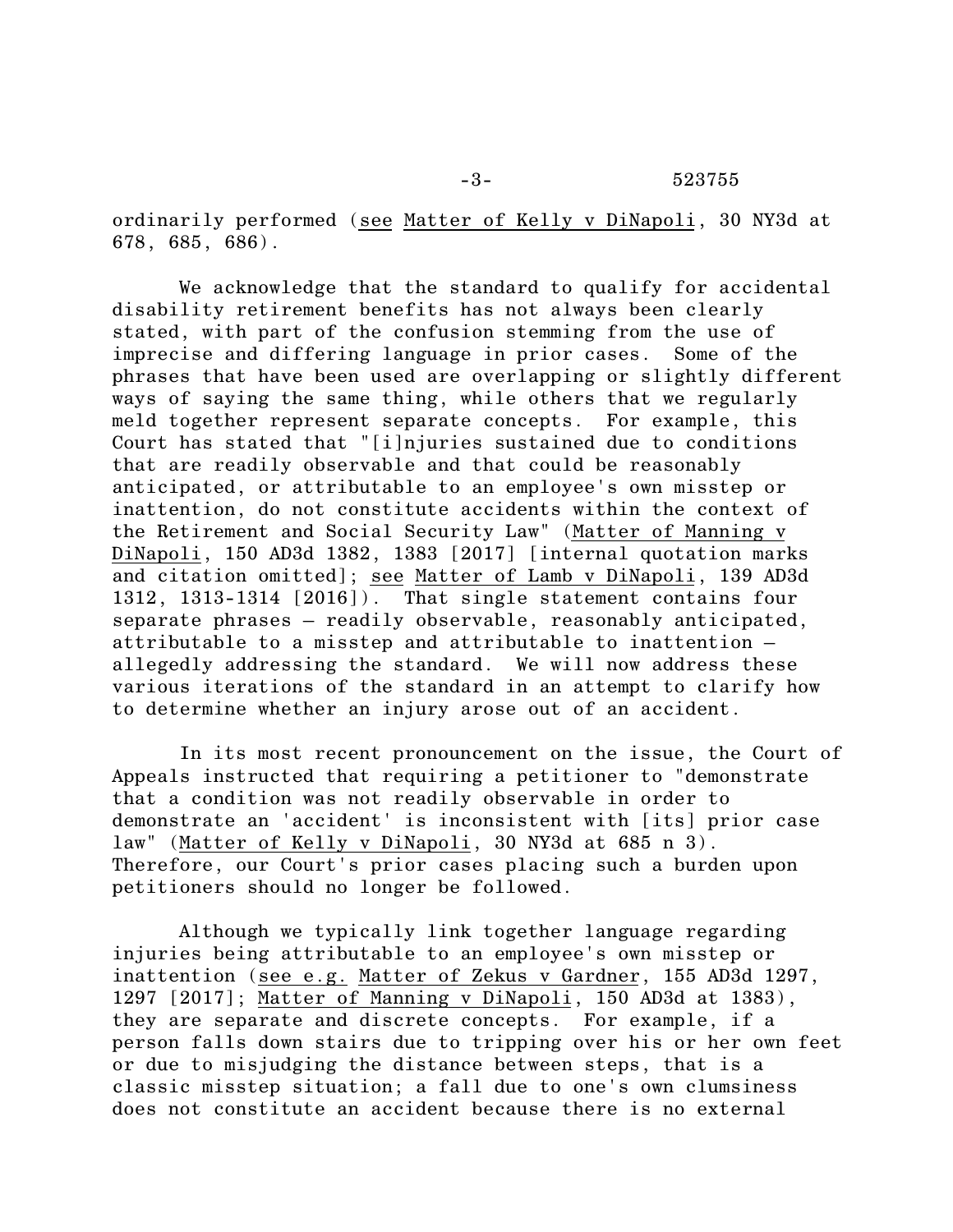precipitating accidental event (see Matter of Starnella v Bratton, 92 NY2d 836, 839 [1998]  $["(a)$  fall down the stairs as a result of one's own misstep, without more, is not so out-of-the-ordinary or unexpected as to constitute an accidental injury as a matter of law"]; Matter of West v DiNapoli, 79 AD3d 1565, 1566 [2010]; Matter of Tomita v DiNapoli, 66 AD3d 1071, 1071-1072 [2009]; Matter of McCabe v Hevesi, 38 AD3d 1035, 1036 [2007]). A fall due to inattention may or may not be the same as a misstep. If the inattention simply led to the person misjudging the depth of a step or curb, that would be synonymous with a misstep. However, if the inattention resulted in the person failing to notice a slippery substance, which substance caused the fall, the inattention would be similar to a failure to recognize a condition that was readily observable had he or she paid proper attention. We conclude that, pursuant to the recent direction in Matter of Kelly v DiNapoli (30 NY3d at 385 n 3), where an injury is caused by the latter type of inattention, akin to a condition being readily observable, the injury may constitute an accident.

More challenging is the concept of a precipitating event being reasonably anticipated. An incident would be expected – and, thus, not an accident – if it could be reasonably anticipated because the person had direct knowledge of the hazard (see Matter of Lang v Kelly, 21 NY3d 972, 973 [2013]; Matter of Kenny v DiNapoli, 11 NY3d at 875; Matter of Suppa v DiNapoli, 101 AD3d 1348, 1349 [2012]). Similarly, an injury may be expected and, therefore, not accidental, "where the hazard presented was one that the [injured person] could have reasonably anticipated, even if he or she did not actually see it until after sustaining his or her injury" (Matter of Bleeker v New York State Comptroller, 84 AD3d 1683, 1684 [2011] [internal quotation marks, brackets and citation omitted], <u>lv denied</u> 17 NY3d 709 [2011]; see Matter of Martins v DiNapoli, 156 AD3d 1031, 1032 [2017]; Matter of Butrico v New York State Comptroller, 97 AD3d 1033, 1034 [2012]; Matter of Avery v McCall, 308 AD2d 677, 678 [2003]). To deny benefits on the ground that the hazard could have been reasonably anticipated, such a finding "must be supported by the record and not rest merely upon speculation" (Matter of Tierney v New York State Comptroller, 90 AD3d 1215, 1215-1216 [2011]; see Matter of Sammon v DiNapoli, 97 AD3d 952, 953 [2012]; Matter of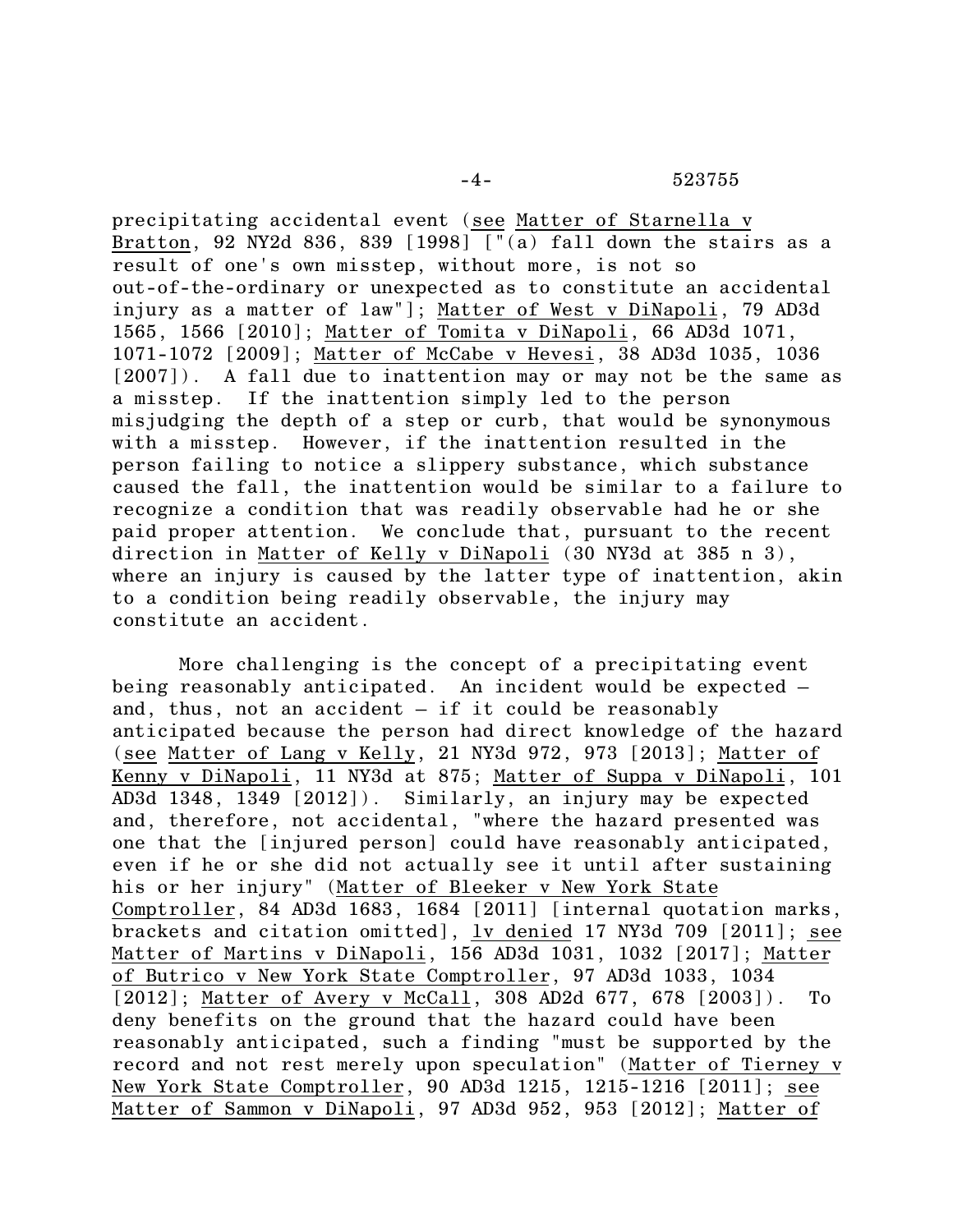Cantone v McCall, 289 AD2d 863, 864 [2001]; compare Matter of Dicioccio v DiNapoli, 124 AD3d 1170, 1171 [2015]; Matter of Messina v New York State & Local Employees' Retirement Sys., 102 AD3d 1068, 1068-1069 [2013], lv denied 21 NY3d 855 [2013]; Matter of Ruggiero v DiNapoli, 85 AD3d 1282, 1283 [2011], lv denied 17 NY3d 711 [2011]; Matter of Bleeker v New York State Comptroller, 84 AD3d at 1684). In other words, for an event to be expected, the record must contain specific information from which it could be found that a person in the petitioner's position and location could or should have reasonably anticipated the hazard (see Matter of Messina v New York State & Local Employees' Retirement Sys., 102 AD3d at 1068-1069; Matter of Butrico v New York State Comptroller, 97 AD3d at 1034). On the other hand, a blanket argument – such as "that sometimes slippery surfaces exist in public roadways" – is, alone, not enough to support a conclusion that the petitioner should have expected or reasonably anticipated the spot on which he or she slipped (Matter of Sammon v DiNapoli, 97 AD3d at 953; see Matter of Tierney v New York State Comptroller, 90 AD3d at 1215-1216).

In sum, the controlling standard for determining whether an injury was caused by an accident for purposes of the Retirement and Social Security Law remains whether the precipitating event was sudden, unexpected and not a risk of the work ordinarily performed (see Matter of Kelly v DiNapoli, 30 NY3d at 678, 685, 686). In considering whether a particular petitioner has met that standard, courts should not rely on whether a condition was readily observable. Denial of benefits continues to be appropriate where the injury was caused by the employee's misstep. Whether the employee's inattention caused an accidental injury depends on the circumstances – i.e., was it essentially a misstep, without more, or was it based on the failure to notice something that was readily observable – and presents a factual issue. Similarly, when determining whether a precipitating event was unexpected, respondent and courts may continue to consider whether the injured person had direct knowledge of the hazard prior to the incident or whether the hazard could have been reasonably anticipated, so long as such a factual finding is based upon substantial evidence in the record.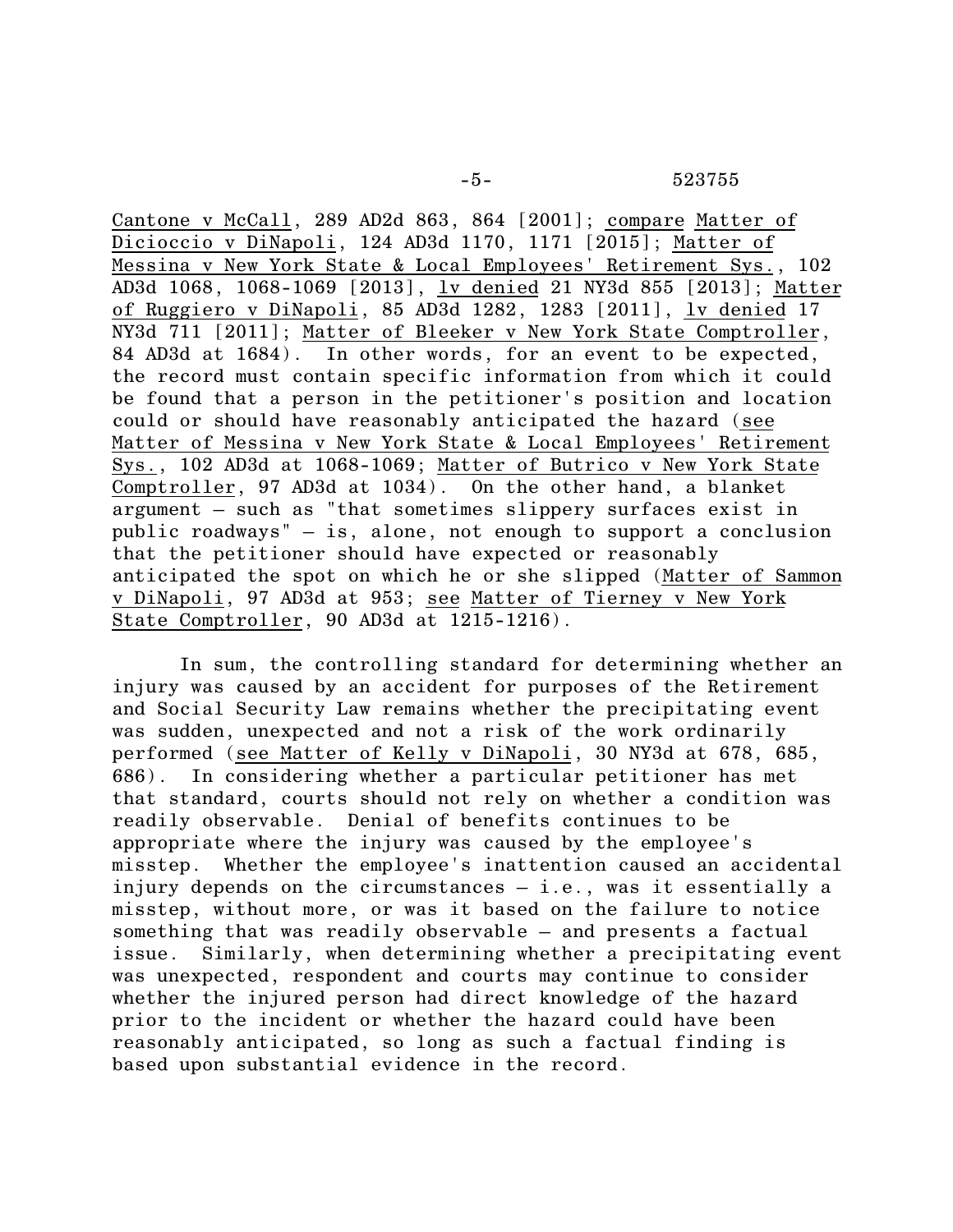## -6- 523755

Turning to the facts of this case, petitioner testified that he and another officer were conducting a routine check of the vacant property for possible trespassers, a property that he had checked on numerous occasions. While checking the exterior, which was illuminated, he slipped and fell as he descended a stone staircase and, after the fall, he observed what "appeared to be a mossy substance, almost slimy or icy," on the stairs and noted that his pants and right side were wet. He admitted that he had not stopped and looked at the stairs prior to walking down them. Two days earlier, petitioner had used the same staircase without incident, and he indicated that it had not snowed or rained in the interim.

Based on this record, respondent determined<sup>1</sup> that, "in addition to his testimony, the documentary evidence shows that [petitioner] slipped on a wet surface thus contradicting his testimony." Respondent also found that petitioner's testimony in relation to the incident was "not credible" and that the fall "could have been avoided if [petitioner] had looked before he stepped down the stairs." Under these circumstances, we cannot determine whether respondent relied on the proper standard or whether substantial evidence supports his determination that petitioner's fall did not qualify as an accident. "The assessment of petitioner's sworn testimony, as well as the evaluation of any apparent inconsistency between such testimony and the written documentation, presented credibility issues for the Hearing Officer and, ultimately, [respondent] to resolve" (Matter of Messina v New York State & Local Employees' Retirement Sys., 102 AD3d at 1069 [internal quotation marks and citations omitted]). Although the portion of the decision purportedly containing findings of fact recited, among other things, petitioner's testimony, respondent thereafter specifically found petitioner's testimony not credible. The decision does not, however, explain what portions of his testimony were found to be incredible and, therefore, not accepted. Indeed, the confusing findings state that petitioner's testimony was, at least in part,

 $1$  The findings were rendered by the Hearing Officer, and respondent adopted all of his findings without any additions or modifications.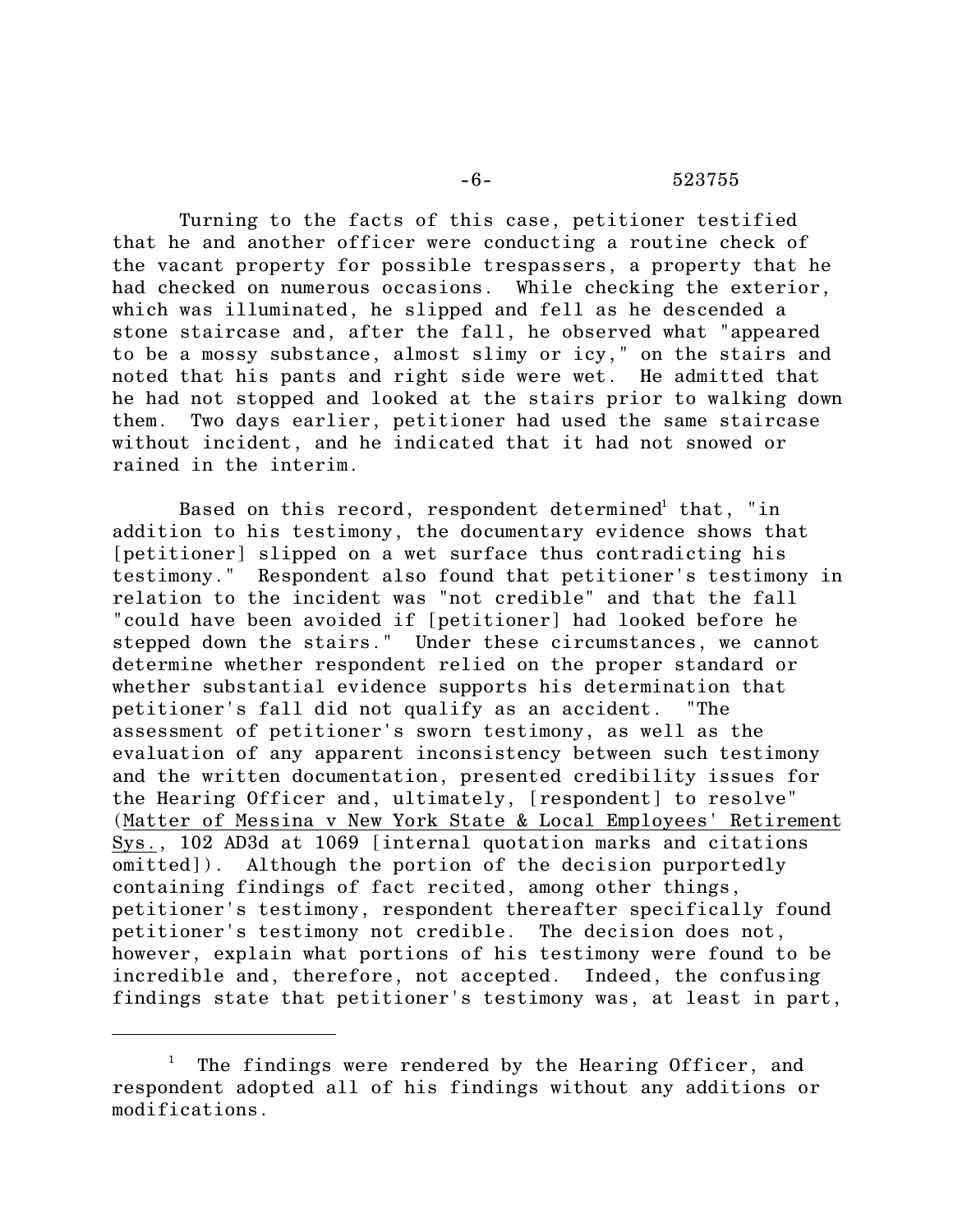self-contradictory, leaving it unclear what portion, if any, of petitioner's testimony was relied upon. Inasmuch as petitioner was the only witness at the hearing, and we cannot ascertain from respondent's decision what portion of the testimony was deemed credible, we cannot discern the facts upon which respondent relied to make his decision. Accordingly, we remit for respondent to render a decision, based on the current record, that clearly explains his credibility determinations, factual findings and legal conclusions applying the standard as set forth above.

Devine, Clark and Pritzker, JJ., concur.

Lynch, J. (concurring in part and dissenting in part).

I respectfully dissent, in part. Pursuant to Retirement and Social Security Law § 363 (a) (1), a police officer qualifies for an accidental disability retirement allowance when incapacitated due to "an accident not caused by [the officer's] own wilful negligence sustained in such service." In Matter of Lichtenstein v Board of Trustees of Police Pension Fund of Police Dept. of City of N.Y., Art. II (57 NY2d 1010 [1982]), the Court of Appeals adopted a "commonsense definition" of an "accident" as a "sudden, fortuitous mischance, unexpected, out of the ordinary and injurious in impact" (id. at 1012 [internal quotation marks and citation omitted]). As the Court of Appeals recently reiterated in Matter of Kelly v DiNapoli (30 NY3d 674 [2018]), that definition remains intact (id. at 683-684). Here, respondent found that, at the time of the incident, petitioner was on a routine assignment checking a vacant home. It was approximately 1:15 a.m., the lighting conditions were good due to exterior lighting and petitioner held a flashlight. Petitioner slipped and fell backwards walking down a set of five stone steps. After falling, he observed what "appeared to be a mossy substance, almost slimy or icy." Two days earlier, petitioner used the same staircase without incident, and he indicated that it had not snowed or rained in the interim. He also noted that his pants and right side were wet after his fall.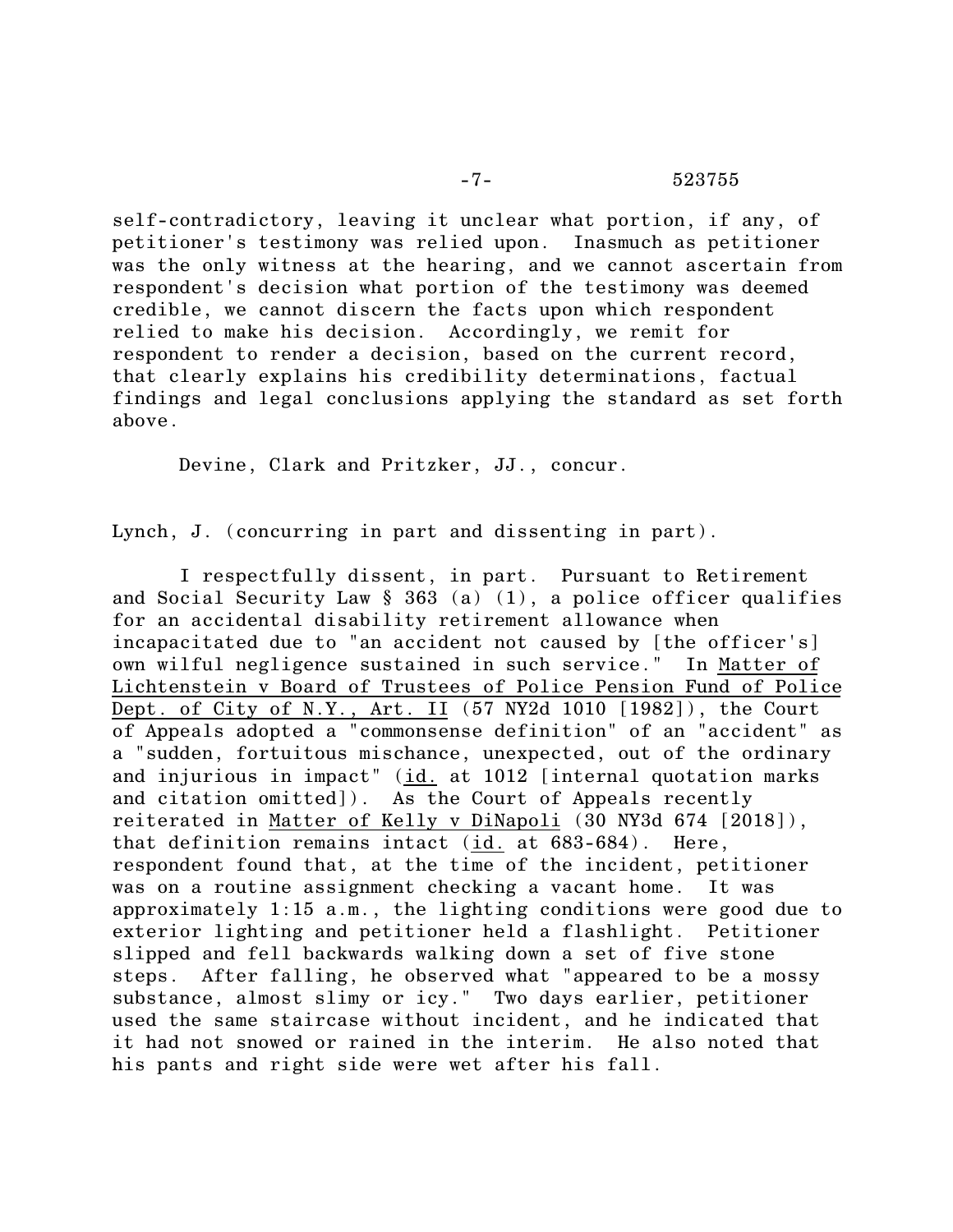Based on these findings, respondent determined that petitioner's testimony and the documentary evidence showed that petitioner "slipped on a wet surface" and the fall "could have been avoided if [petitioner] had looked before he stepped down the stairs."<sup>1</sup> This is tantamount to concluding that the slippery conditions could have been readily observed had petitioner simply looked before proceeding down the stairs – which, as the majority explains, is not the governing standard (see Matter of Kelly v DiNapoli, 30 NY3d at 685 n 3).

In Matter of Starnella v Bratton (92 NY2d 836 [1998]), the Court of Appeals explained that "[a] fall down the stairs as a result of one's own misstep, without more, is not so out-of-theordinary or unexpected as to constitute an accidental injury as a matter of law" (id. at 839 [emphasis added]). The "without more" here is the mossy, slippery substance on the stairs. Notably, respondent did not find that petitioner fell due to a simple misstep but, rather, found that he "slipped on a wet surface." In my view, petitioner's fall comes within the common sense definition of an accident articulated in Lichtenstein, comparable to the injuries found to be accidental in Matter of McCambridge v McGuire (62 NY2d 563 [1984]). In McCambridge, the Court of Appeals held that the petitioners had each sustained an accidental injury: one lost his balance and fell getting up from a desk, when the officer on whom the petitioner was leaning suddenly moved away, and the other slipped and fell on wet pavement getting into a patrol car on a rainy day (id. at 567- 568, revg 94 AD2d 623 [1983]). The critical factor in each

The majority correctly points out an anomaly in respondent's determination insofar as respondent found, without explanation, that petitioner's testimony was "not credible" and contrary to the documentary evidence. And yet, on the pivotal factual finding, respondent determined that petitioner "slipped on a wet surface" – a finding consistent with petitioner's testimony and the documentary evidence. Respondent also made "Findings of Fact" mirroring petitioner's testimony that he slipped on what "appeared to be a mossy substance, almost slimy or icy." As such, I do not believe that remittal for clarification is necessary.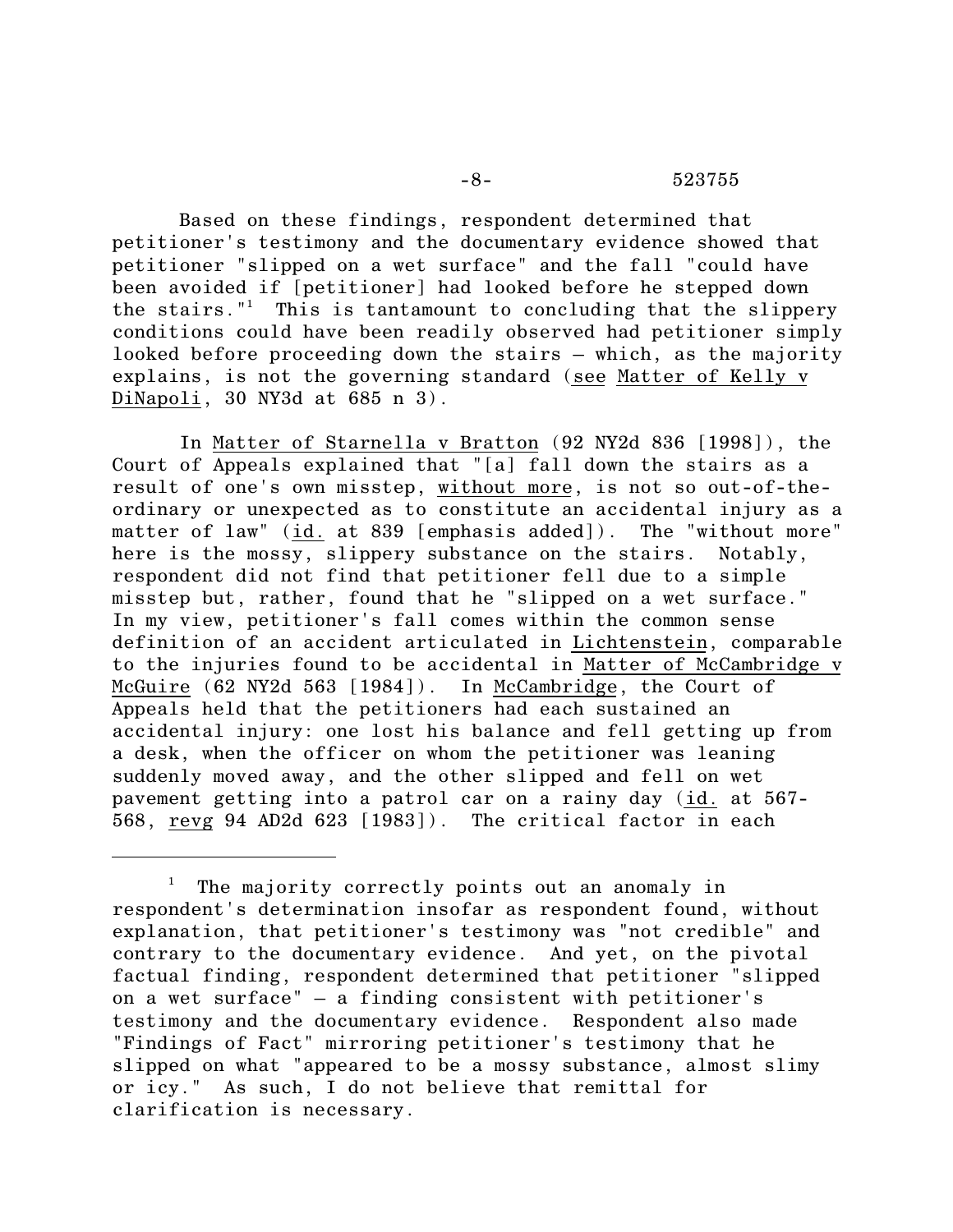incident was "a precipitating accidental event – in one case the loss of balance and fall to the floor; in the other, the slip on the wet pavement and fall which was not a risk of the work performed" (id. at 567). By comparison, the slip on the mossy stair was the precipitating event that was no more a risk of the work performed than the wet pavement in McCambridge. Not to be overlooked is the second incident addressed in Starnella, where the petitioner was found to have been accidentally injured when he slipped on a pool of water in a bathroom (Matter of Starnella v Bratton, 92 NY2d at 838). Certainly, had he looked, that petitioner would have seen the pool of water on the floor.

The majority has carefully and comprehensively reviewed the standard that governs an application for accidental disability retirement benefits which, for the most part, I embrace. After Matter of Kelly v DiNapoli (supra), however, I am not convinced that the "reasonably anticipated" standard remains sustainable (compare Matter of Kenny v DiNapoli, 11 NY3d 873, 874-875 [2008] [police officer who slipped and fell on a ramp he knew was wet did not sustain an accidental injury]). In Kelly, the Court of Appeals instructed that requiring a petitioner to "demonstrate that a condition was not readily observable in order to demonstrate an 'accident' [was] inconsistent with [its] prior case law" (Matter of Kelly v DiNapoli, 30 NY3d at 685 n 3). Conceptually, requiring a petitioner to demonstrate that a condition could not be "reasonably anticipated" also seems to be inconsistent with prior Court of Appeals precedent. It appears that the core premise of Kelly is that when the precipitating event is a risk of the work performed – as when a police officer is injured responding to a life-threatening emergency and a firefighter is exposed to toxic fumes when responding to an emergency medical call – that event cannot be characterized as unexpected for purposes of defining an accident. That same premise does not apply where, as here, the precipitating event is not a risk of the work ordinarily performed. To validate that distinction, one need only look to McCambridge, where the petitioner slipped on wet pavement getting into a patrol car, or Starnella, where the petitioner slipped on a pool of water in a bathroom – conditions one can readily conclude could have been "reasonably anticipated" by each petitioner, but were not a risk of the work performed (see Matter of Starnella v Bratton, 92 NY2d